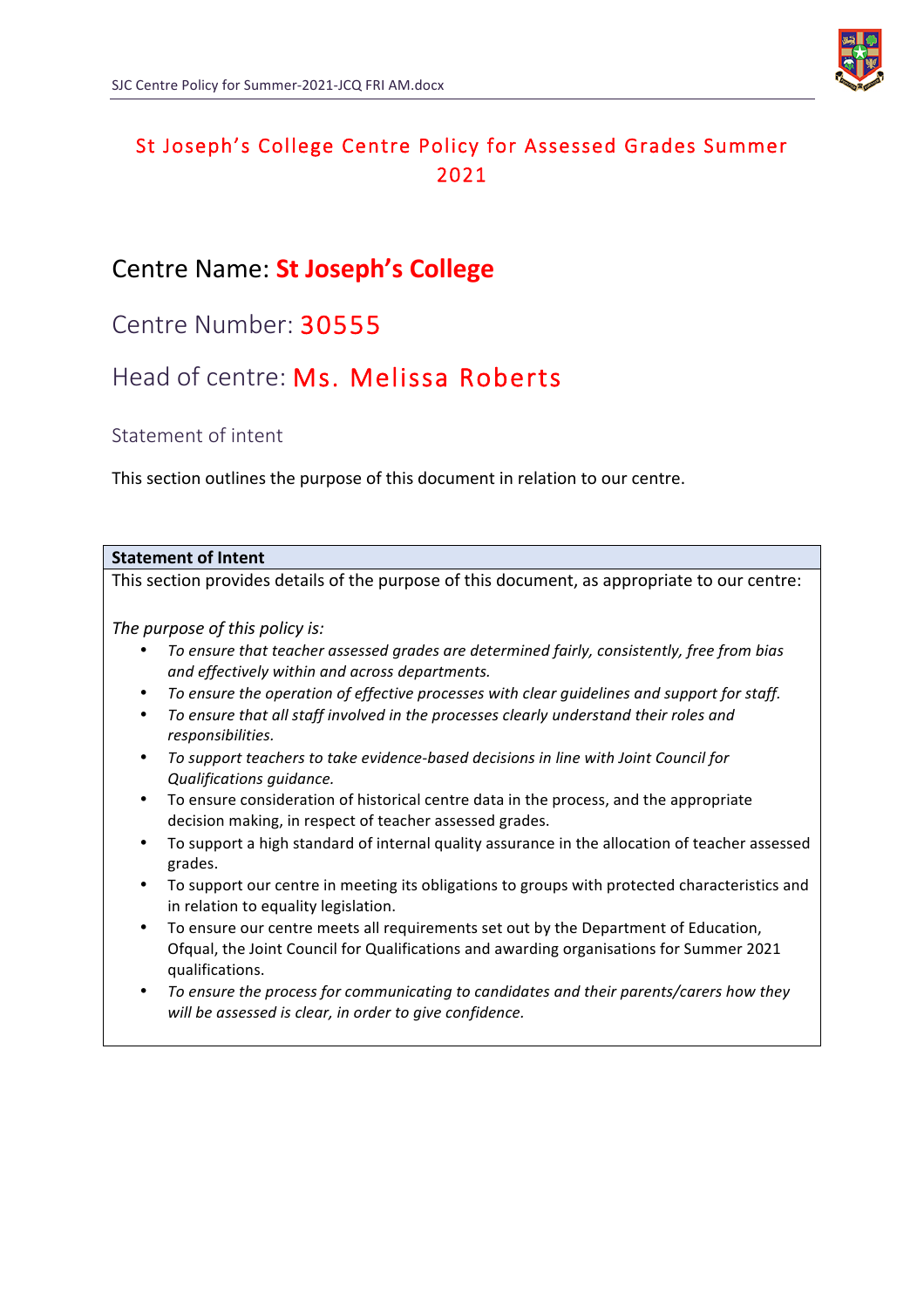

### Roles and responsibilities

This section of our Centre Policy outlines the personnel in our centre who have specific roles and responsibilities in the process of determining teacher assessed grades this year.

### **Roles and Responsibilities**

This section gives details of the roles and responsibilities within our centre:

### *Head of Centre*

- *Our Head of Centre, Ms. Melissa Roberts, will be responsible for approving our policy for determining teacher assessed grades.*
- *Our Head of Centre has overall responsibility for St Joseph's College as an examinations centre and will ensure that clear roles and responsibilities of all staff are defined.*
- Our Head of Centre will confirm that teacher assessed grade decisions represent the *academic judgement made by teachers and that the checks in place ensure these align with the quidance on standards provided by awarding organisations.*
- Our Head of Centre will ensure a robust internal quality assurance process has been *produced (SJC quality assurance process document) and signed-off in advance of results being submitted.*

### *Senior Leadership Team*

*Our Senior Leadership Team will:*

- *provide training, support and guidance to our teaching and support staff.*
- support the Head of Centre in the quality assurance of the final teacher assessed grades.
- *ensure an effective approach within and across departments.*
- authenticate the preliminary outcome from single teacher subjects alongside a specialist *from another centre.*
- be responsible for ensuring staff have a clear understanding of the internal and external *quality assurance processes and their role within it.*
- ensure all staff conduct assessments under the appropriate levels of control with reference to *guidance provided by the Joint Council for Qualifications.*
- ensure teachers have the information required to make accurate and fair judgments.
- ensure that a subject leader checklist is completed for each qualification that they are *submitting.*
- ensure that all grades have been signed off for each qualification by two subject experts.
- ensure that the data collected is held securely and that all related spreadsheets are password *protected.*

### *Subject Leaders*

*Our Subject Leaders will:*

- provide training, support and guidance to our teaching and support staff.
- ensure an effective approach within departments.
- be responsible for ensuring staff have a clear understanding of the internal quality assurance *processes and their role within it.*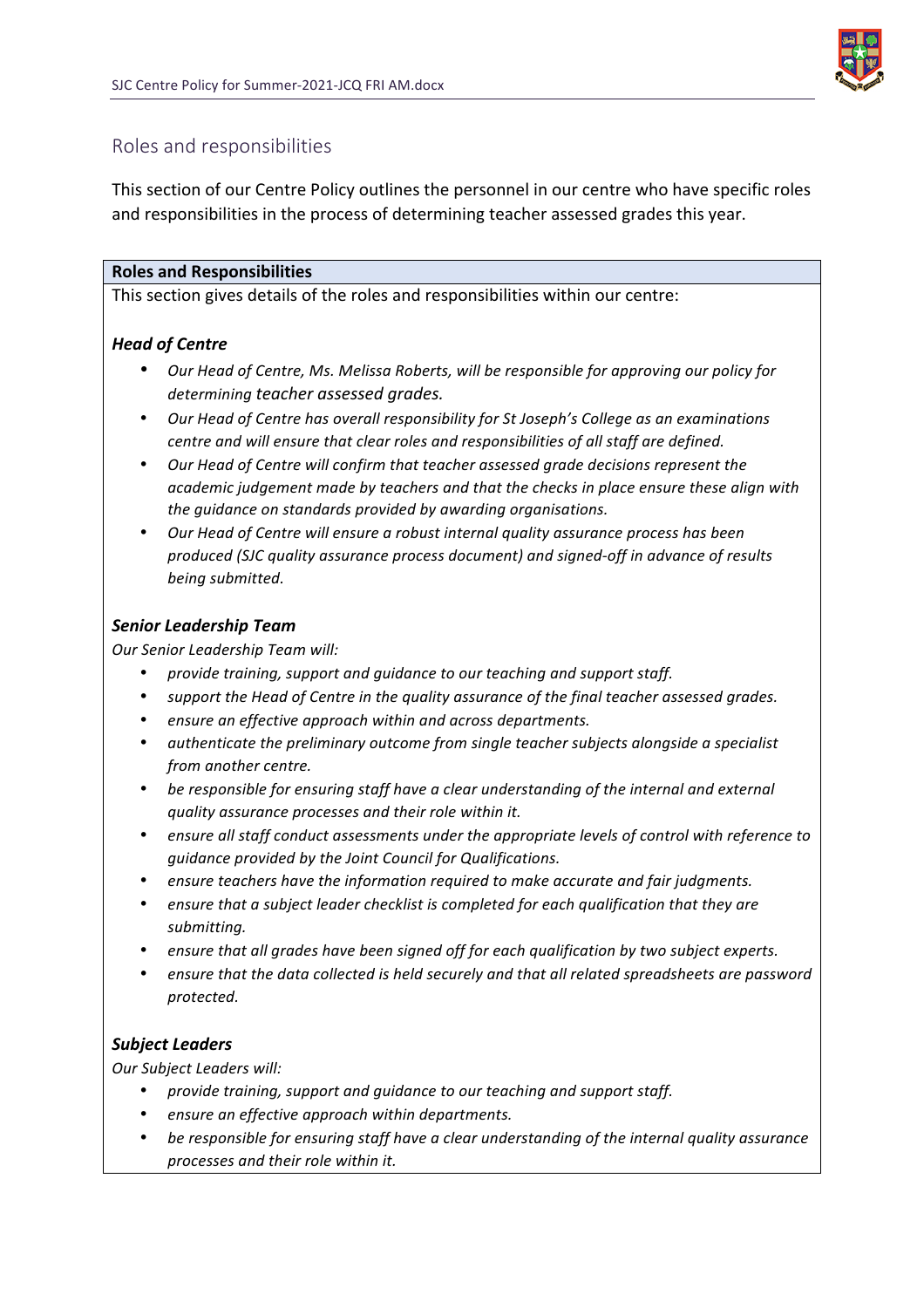

- ensure that all teachers within their department make consistent judgements about student *evidence in deriving a grade.*
- ensure all staff conduct assessments under the appropriate levels of control with reference to *guidance provided by the Joint Council for Qualifications.*
- ensure teachers have the information required to make accurate and fair judgments.
- *produce an Assessment Record for each subject cohort, that includes the nature of the*  assessment evidence being used, the level of control for assessments considered, and any other evidence that explains the determination of the final teacher assessed grades. Any necessary variations for individual students will also be recorded.
- where there is likely to be a significant divergence in arades compared to previous years, subject leaders will prepare a short rationale document in conjunction with SLT and the Head *of Centre.*

### *Teachers*

*Our teachers will:*

- ensure they conduct assessments under our centre's appropriate levels of control.
- *ensure they have sufficient evidence, in line with this Centre Policy and guidance from the Joint Council for Qualifications, to provide teacher assessed grades for each student they have entered for a qualification.*
- ensure that the teacher assessed arade they assign to each student is a fair, valid and *reliable reflection of the assessed evidence available for each student.*
- make judgements based on what each student has been taught and what they have been *assessed on, as outlined in the section on grading in the main JCQ guidance.*
- *assist the subject leader in the production of an Assessment Record for each subject cohort,* that includes the nature of the assessment evidence being used, the level of control for assessments considered, and any other evidence that explains the determination of the final teacher assessed grades. Any necessary variations for individual students will also be recorded.
- *securely store and be able to retrieve sufficient evidence to justify their decisions.*
- make sure that students sign appropriate verification documents.

### *SENDCo*

*Our SENDCo will:*

- ensure that all students with SEND access arrangements have personalised, pre-agreed *provision across all assessment windows.*
- ensure that appropriate evidence is in place to support these access arrangements.

### *Data Officer*

*Our data officer will:*

- ensure that teachers, subject leaders and the Senior Leadership Team are supported in the proper input and collation of data relating to year 11 and year 13 assessments.
- ensure that the data collected is held securely and that all related spreadsheets are password *protected.*
- *Ensure that backup copies of departmental spreadsheets are held separately to further*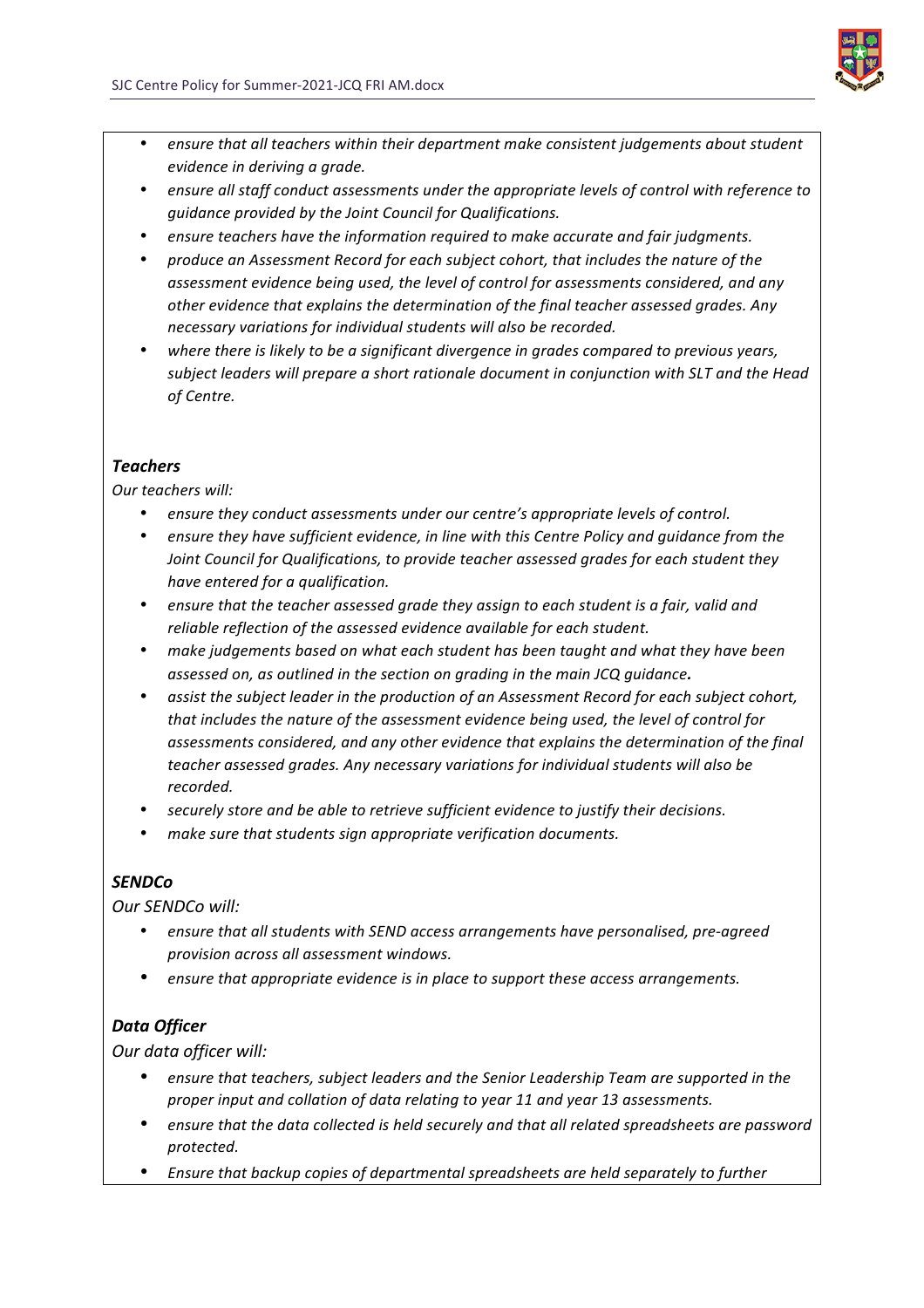

*protect from cyber threat.*

• liaise with the Examinations Officer and assist with grade submission.

### *Examinations Officer*

**Our Examinations Officer will:** 

- be responsible for the uploading of all JCQ and exam boards documentation.
- *input final teacher assessed grades to the examination boards at both GCSE and A Level.*
- manage both the urgent and standard post-results services.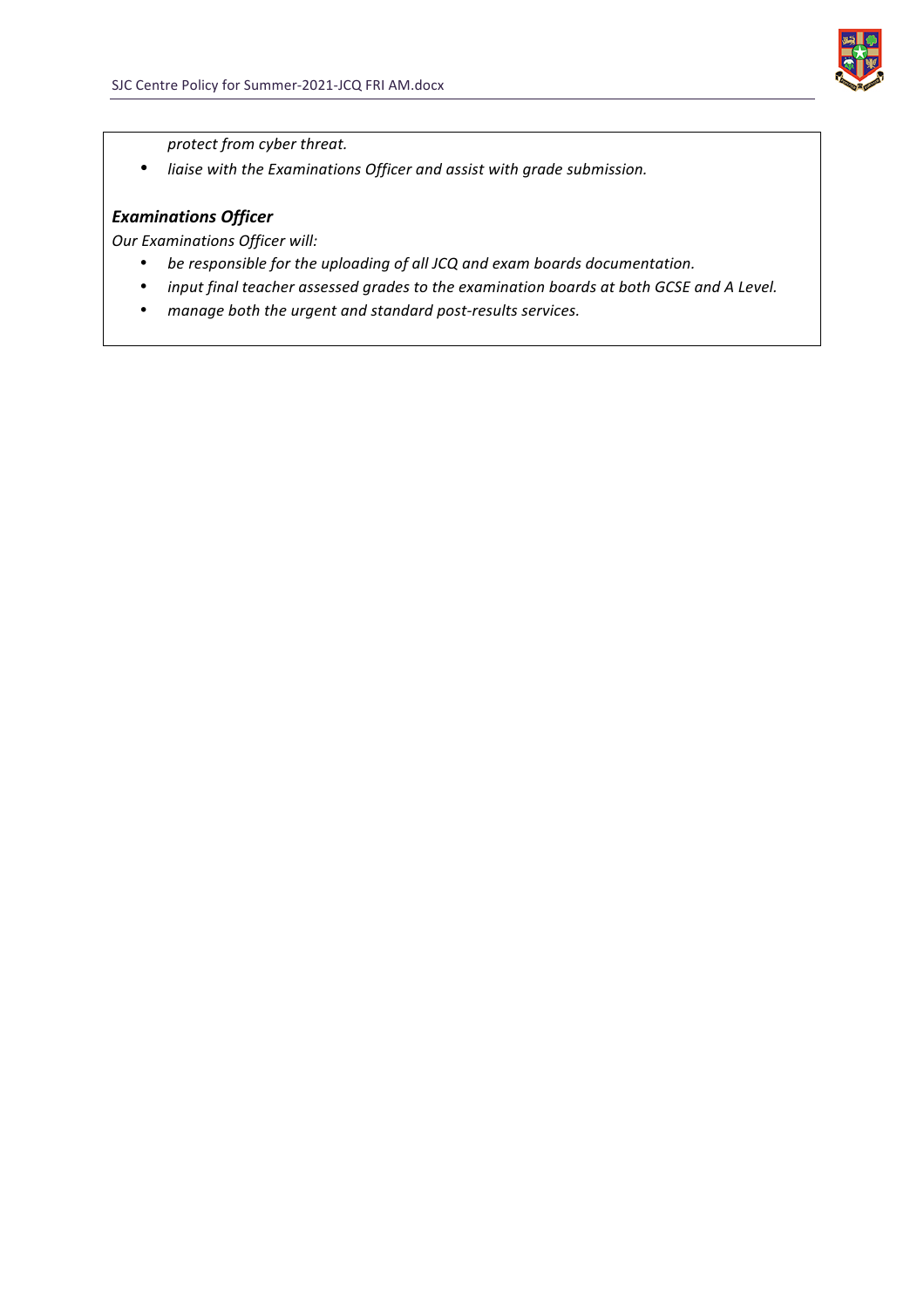

### Training, support and guidance

This section of our Centre Policy outlines the training, support and guidance that our centre will provide to those determining teacher assessed grades this year.

#### **Training**

This section provides details of the approach our centre will take to *training, support and guidance in determining teacher assessed grades this year*

- teachers involved in determining grades in our centre will attend any centre-based training to help achieve consistency and fairness to all students.
- teachers will engage fully with all training and support that has been provided by the Joint *Council for Qualifications and the awarding organisations.*
- SLT will meet frequently to ensure that clarity is established in school regarding JCQ and *exam board guidance.*
- subject leaders will meet together regularly to be updated and given the necessary training *on school expectations and share good practice.*
- CPD on unconscious bias will be shared with all staff involved in generating TAGs.
- exams officer to ensure that all appropriate training is undertaken across all awarding *bodies.*

#### **Support for Newly Qualified Teachers and teachers less familiar with assessment**

This section provides details of our approach to *training, support and quidance for newly qualified teachers and teachers less familiar with assessment*

*NB* – there is only one NQT on the college staff

- we will provide mentoring from experienced teachers to our NQT and teachers less familiar *with assessment.*
- we will put in place additional internal reviews of teacher assessed grades for our NQT and *other teachers as appropriate.*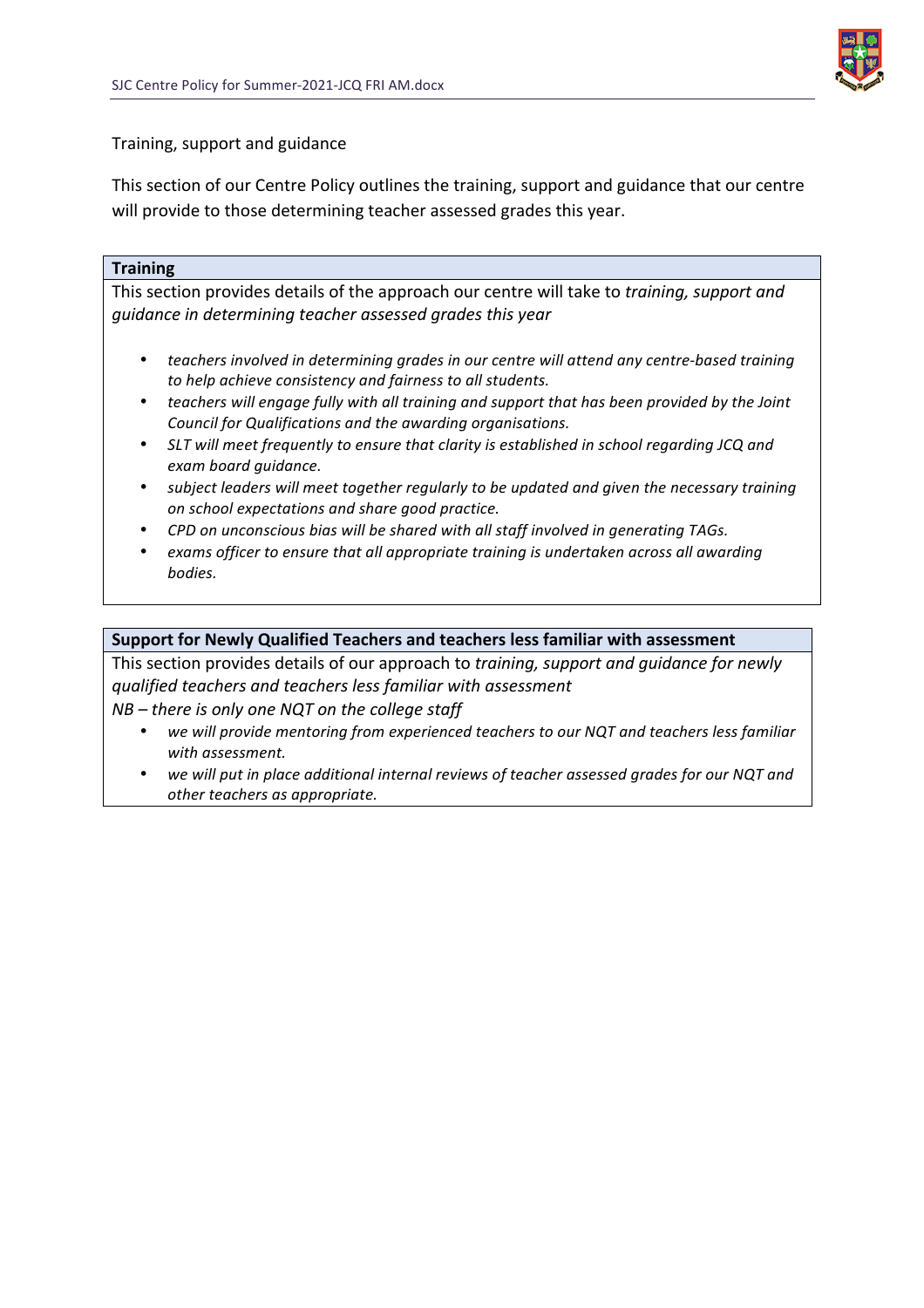

### Use of appropriate evidence

This section of our Centre Policy indicates how our centre will give due regard to the section in the JCQ guidance entitled: *Guidance on grading for teachers*.

### **A. Use of evidence**

This section gives details in relation to our use of evidence.

We will use a broad range of evidence to determine grades (some of which will be taken *from across the duration of the course), including, but not limited to, the following:* 

- where appropriate, we will be using student work produced in response to assessment materials provided by our awarding organisation(s), including groups of questions, past *papers or similar materials such as practice or sample papers.*
- $−$  we may use non-exam assessment work (often referred to as coursework), even if this has *not been fully completed.*
- $−$  we may use student work produced in centre-devised tasks that reflect the specification, that follow the same format as awarding organisation materials, and have been marked in a way that reflects awarding organisation mark schemes.
- $−$  we may use substantial class or homework (where appropriate including work that took *place during remote learning).*
- − *we may use internal tests taken by pupils.*
- − *we may use mock exams taken over the course of study.*
- $−$  we will use records of a student's capability and performance over the course of study in *performance-based subjects such as music, drama and PE.*
- we will ensure that there is broad coverage of specification content in assessment baskets *and, as far as possible, all assessment objectives will be met.*
- where candidates have been offered optionality, this will be made evident in the assessment *materials.*
- *teachers making judgements will have regard to the Ofqual Head of Centre guidance on recommended evidence, and further guidance provided by awarding organisations.*
- we will use assessment materials, including additional assessment materials where *appropriate, to support consistency of judgement between teachers or classes by giving everyone the same task to complete.*
- all candidate evidence produced after 24 March 2021 and used to determine teacher assessed grades, and associated documentation, will be retained and made available for the *purposes of external quality assurance and appeals.*
- for evidence produced before 24 March 2021 and used to determine teacher assessed *grades, copies of mark records, questions and mark schemes (where appropriate) will be*  retained and made available for the purposes of external quality assurance and appeals.
- Additional Assessment Materials may be used where appropriate, to give students the *opportunity* to show what they know, understand or can do in an area of content that has been taught but not yet assessed.
- we will combine and/or remove elements of questions where, for example, a multi-part *question includes a part which focuses on an element of the specification that hasn't been taught.*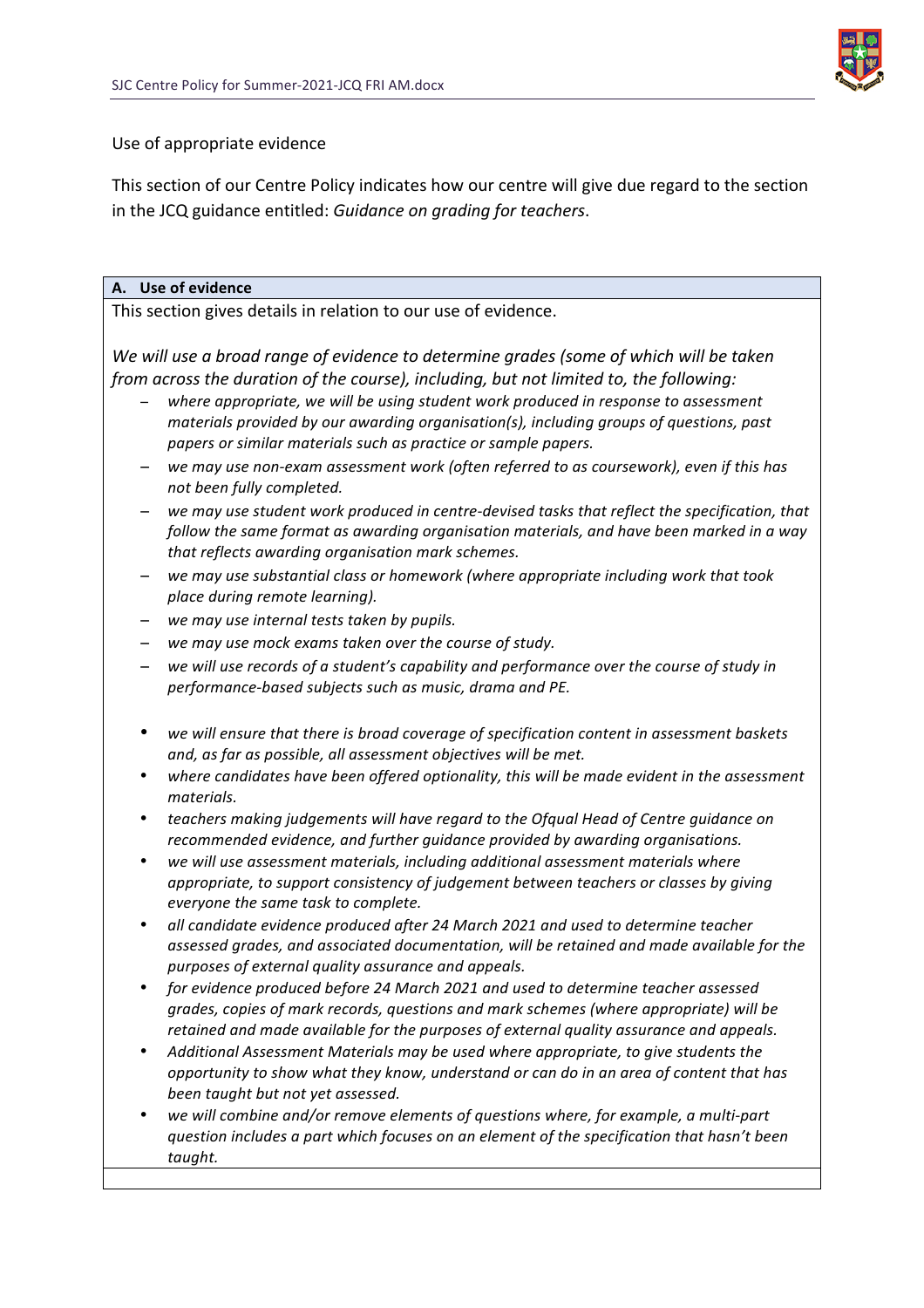

*Our* centre will ensure the appropriateness of evidence and balance of evidence in arriving at *grades in the following ways:*

- we will consider the level of control under which an assessment was completed, for example, whether the evidence was produced under high control and under supervision or at home.
- we will ensure that we are able to authenticate the work as the student's own, especially where that work was not completed within the school or college.
- we will consider the limitations of assessing a student's performance when using assessments that have been completed more than once, or drafted and redrafted, where this *is not a skill being assessed.*
- we will consider the specification and assessment objective coverage of the assessment.
- we will consider the depth and breadth of knowledge, understanding and skills assessed, *especially higher order skills within individual assessments.*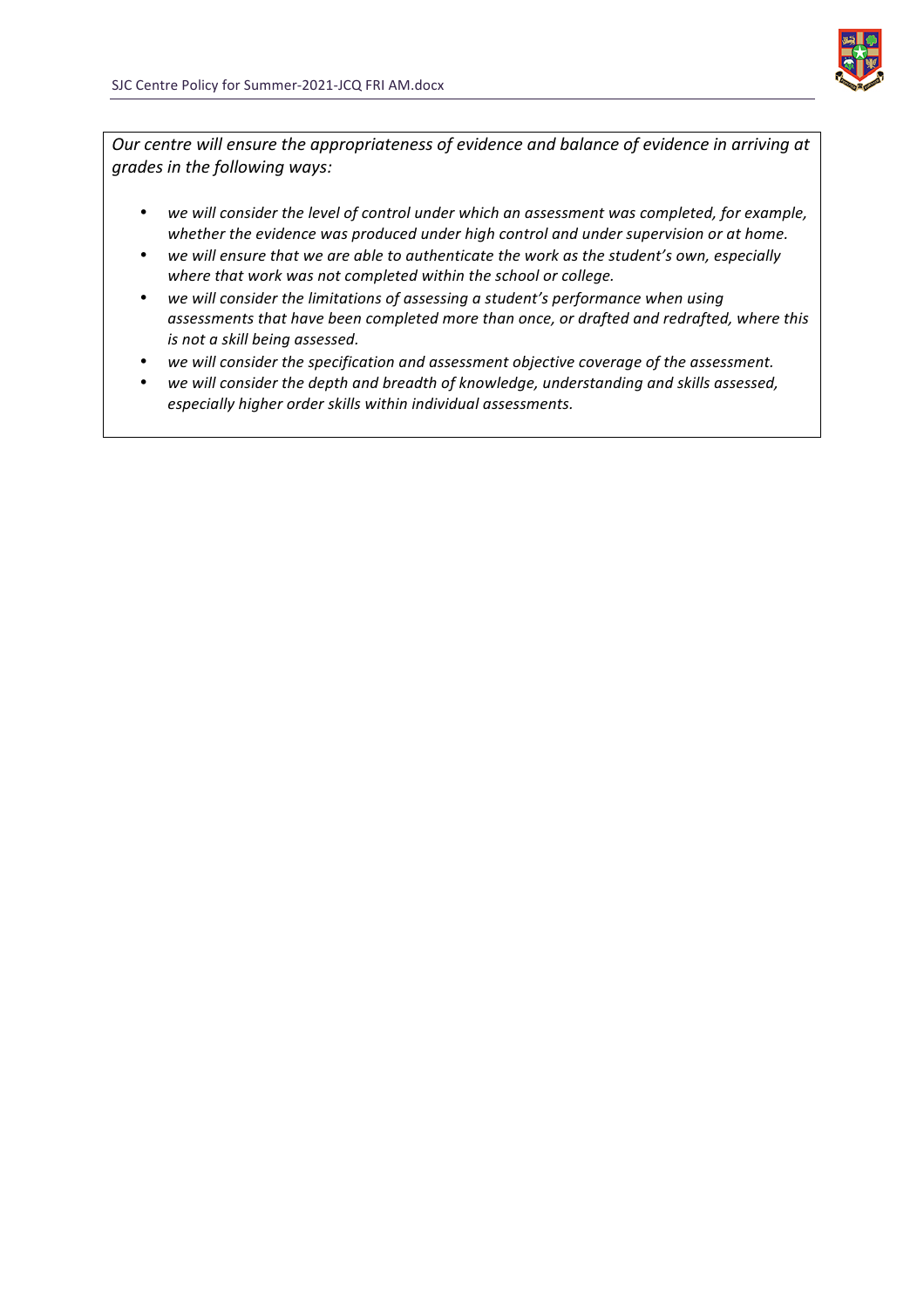

### Determining teacher assessed grades

*This section of our Centre Policy outlines the approach our centre will take to awarding teacher assessed grades.*

### Awarding teacher assessed grades based on evidence

We give details here of our centre's approach to awarding teacher assessed grades.

- our teachers will determine grades based on evidence which is commensurate with the standard at which a student is performing, *i.e.* their demonstrated knowledge, understanding and skills across the content of the course they have been taught.
- our teachers will record how the evidence was used to arrive at a fair and objective grade, which is free from bias. Departments with more than one teacher will conduct this process *collaboratively.*
- our teachers will produce an Assessment Record (department-specific spreadsheets will be *held* on the staff area and gradually uploaded to SIMS) for each subject cohort and will share this with their subject leader. Any necessary variations for individual students will be *documented and shared.*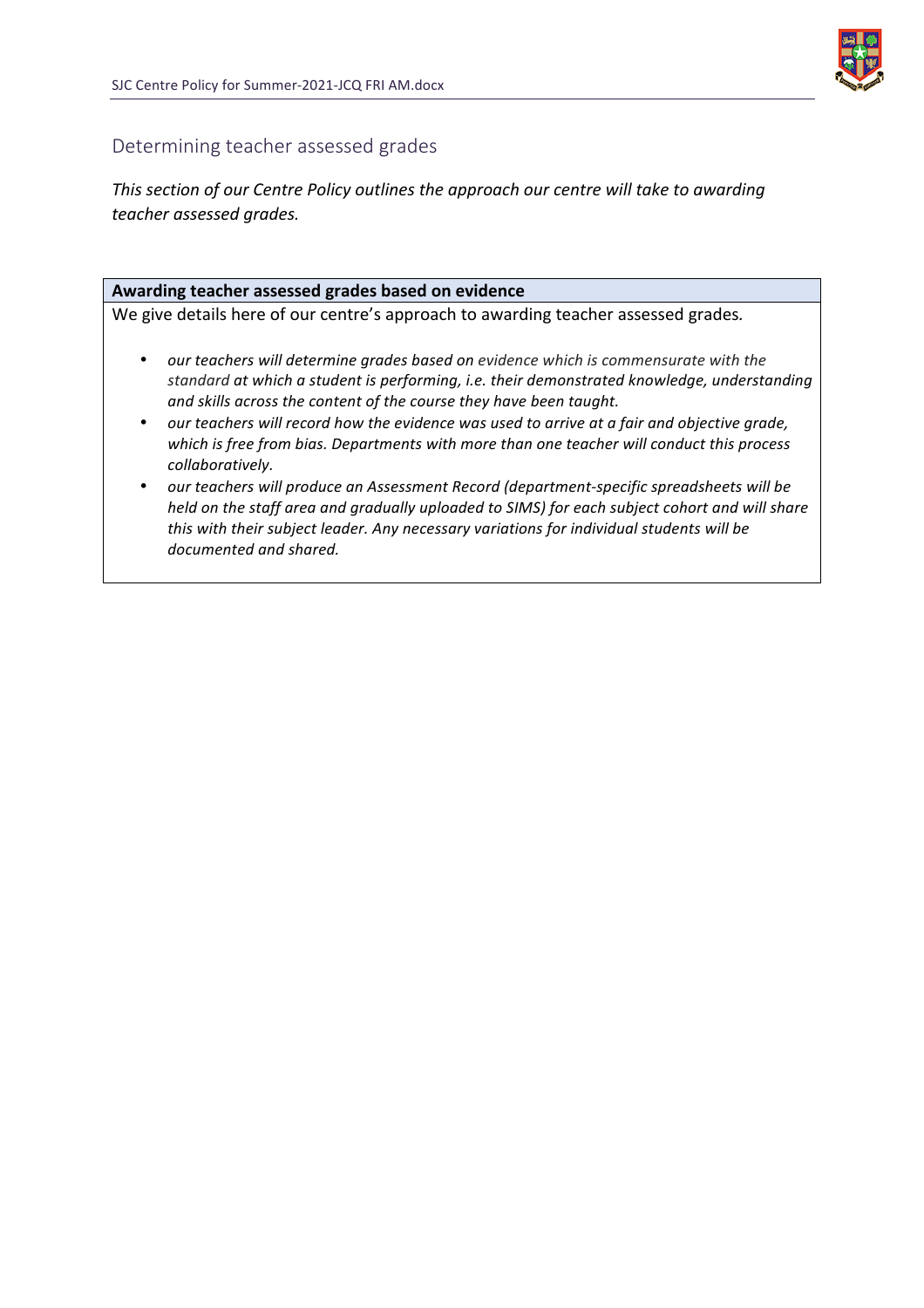

### Internal quality assurance

This section of our Centre Policy outlines the approach our centre will take to ensure internal standardisation of teacher assessed grades, to ensure consistency, fairness and objectivity of decisions.

### *Head of Centre Internal Quality Assurance and Declaration*

#### **Internal quality assurance**

This section gives details of our approach to internal standardisation, within and across subject departments.

- we will ensure that all teachers involved in deriving teacher assessed grades read and *understand this Centre Policy document.*
- in subjects where there is more than one teacher and/or class in the department, we will *ensure that our centre carries out an internal standardisation process.*
- we will ensure that all teachers are provided with training and support to ensure they take a *consistent approach to:*
	- o *arriving at teacher assessed grades*
	- o *marking of evidence*
	- o *reaching a holistic grading decision*
	- o *applying the use of grading support and documentation from the relevant examination boards*
- *we will conduct internal moderation and standardisation across all grades, both at department and at candidate level where appropriate.*
- we will ensure that the Assessment Record will form the basis of internal standardisation and discussions within departments to agree the awarding of teacher assessed grades.
- where necessary, we will review and reflect on individual grading decisions to ensure *alignment with the standards as outlined by our awarding organisation(s).*
- where appropriate, we will amend individual grade decisions to ensure alignment with the *standards as outlined by our awarding organisation(s).*
- where there is only one teacher involved in marking assessments and determining grades, *then* the output of this activity will be reviewed by an appropriate member of staff within the *centre and moderation will take place with a specialist from another school.* 
	- $\circ$  This will be only in the case of Drama/Theatre studies. The appropriate member of staff will be Charlotte Slattery (line manager of drama/teacher of English/Deputy *Headteacher)*
- in respect of equality legislation, we will consider the range of evidence for students of *different protected characteristics that are included in our internal standardisation.*
- where appropriate, subject leaders have been encouraged to engage with their subject *networks and undertake cross-centre moderation.*
- blind marking is also a method which we have encouraged.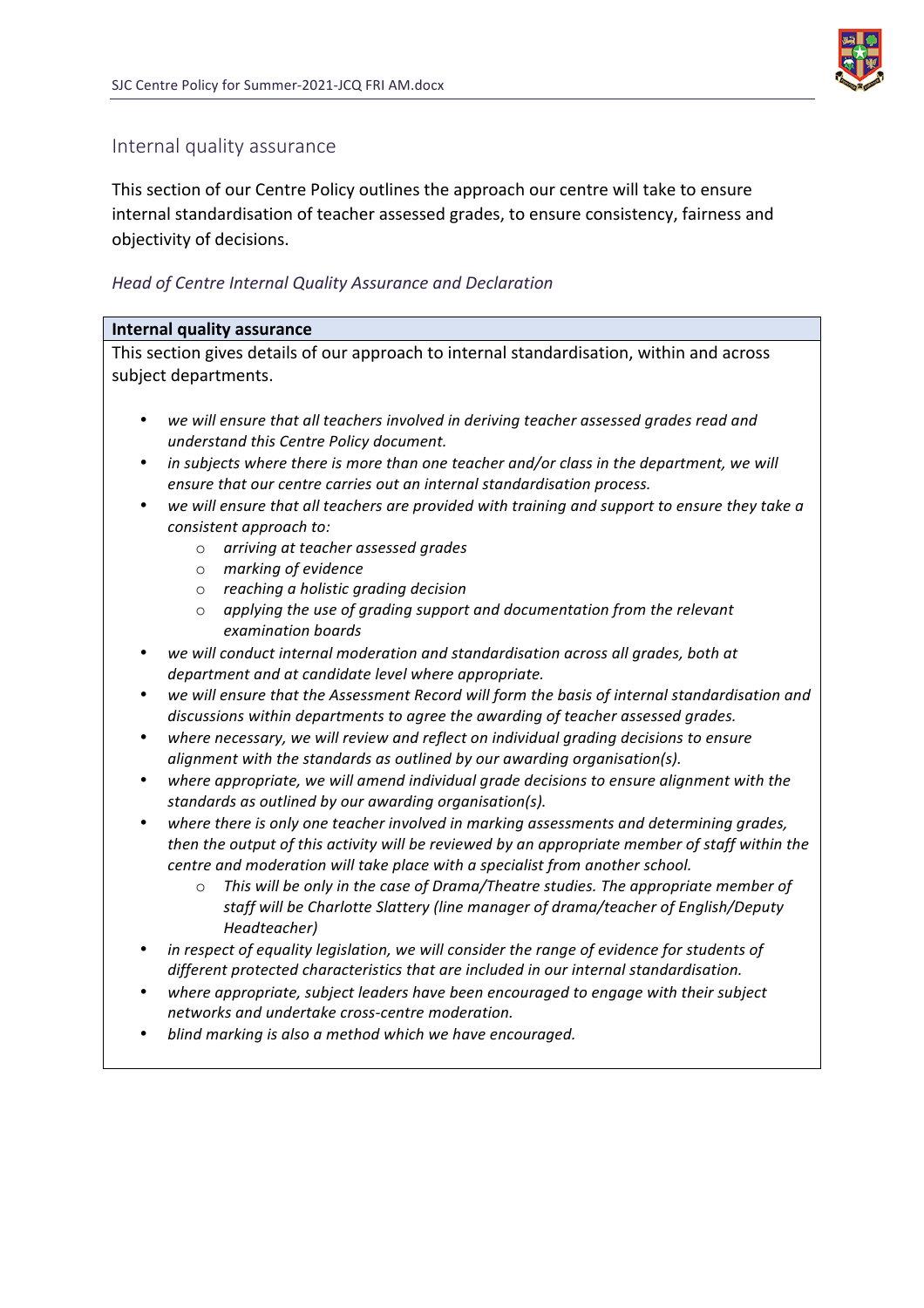

## Comparison of teacher assessed grades to results for previous cohorts

This section of our Centre Policy outlines the approach we will take to compare our teacher assessed grades in 2021 with results from previous cohorts.

### **Comparison of Teacher Assessed Grades to results for previous cohorts**

This section gives details of our internal process to ensure a comparison of teacher assessed grades at qualification level to results for previous cohorts in our centre taking the same qualification.

- we will compile information on the grades awarded to our students in past June series in *which exams took place (2017 - 2019).*
- we will use the FFT results service to analyse our prior attainment data at GCSE and we will *use ALPS at both GCSE and A level.*
- we will consider the size of our cohort from year to year.
- we will consider the stability of our centre's overall grade outcomes from year to year.
- we will consider both subject and centre level variation in our outcomes during the internal *quality assurance process.*
- we will prepare a succinct narrative on the outcomes of the review against historic data which, in the event of significant divergence from the qualifications-levels profiles attained in *previous examined years, which address the reasons for this divergence. This commentary*  will be available for subsequent review during the QA process. Trilogy Science GCSE is the *most notable and expected variation from previous years.*

*This section gives details of the approach our centre will follow if our initial teacher assessed grades for a qualification are viewed as overly lenient or harsh compared to results in previous years.*

- we will compile historical data giving appropriate regard to potential mixtures of A\*-G and 9-*1 grades in GCSEs. Where required, we will use the Ofqual guidance to convert legacy grades into the new 9 to 1 scale.*
- we will bring together other data sources that will help to quality assure the grades we *intend to award in 2021 (ALPS at GCSE and A level and FFT at GCSE)*

This section gives details of changes in our cohorts that need to be reflected in our *comparisons.* 

- we will omit subjects that we no longer offer from the historical data.
- *GCSE Science 2018 57% of the cohort sat Separate Science GCSEs (physics, chemistry, biology) 43% sat GCSE Trilogy Science.*
- GCSE Science 2019  *full cohort sat Separate Science GCSEs (physics, chemistry, biology).* There were no entries for GCSE Trilogy Science.
- *GCSE 2020 38% sat Separate Science GCSEs (physics, chemistry, biology) 62% GCSE Trilogy Science.*
- *GCSE 2021* 98.5% are sitting GCSE Trilogy Science with only 1.5% sitting Separate Sciences.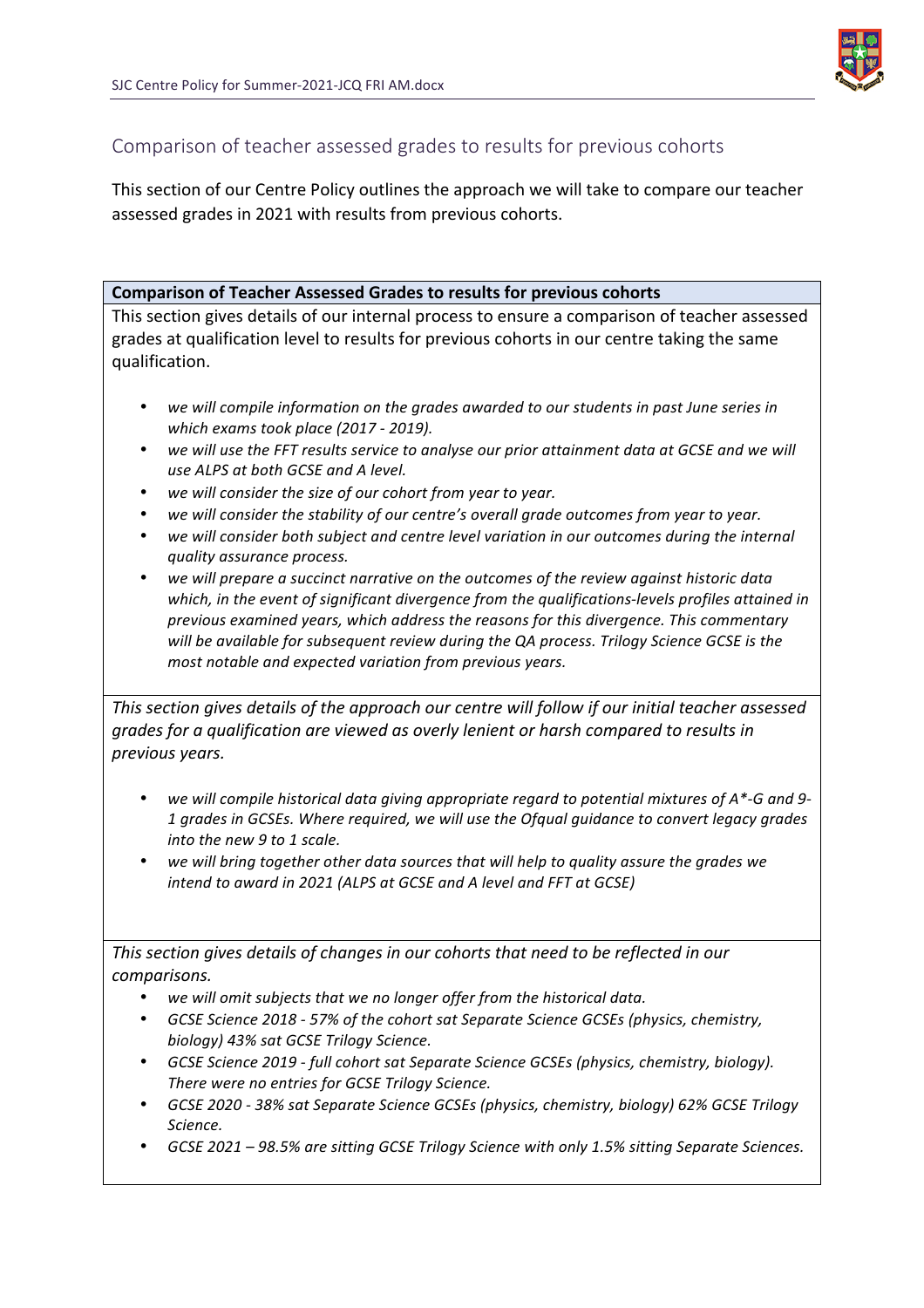

# Access Arrangements and Special Considerations

This section of our Centre Policy outlines the approach our centre will take to provide students with appropriate access arrangements and take into account mitigating circumstances in particular instances.

**Reasonable adjustments and mitigating circumstances (special consideration)** This section gives details of our approach to access arrangements and mitigating circumstances (special consideration). where students have agreed access arrangements or reasonable adjustments (for example a *reader* or scribe) ratified by the SENDCo, we will ensure that these arrangements are in place when assessments are being taken in the four assessment windows (including for private *candidates).* where a candidate has chosen not to use the arrangement, the assessment will still be *included within the basket of evidence.* 

- where illness or other personal circumstances might have affected performance in assessments used in determining a student's standard of performance, we will take account *of this when making judgements.*
- we will record, as part of the Assessment Record, how we have incorporated any necessary *variations to take account of the impact of illness or personal circumstances on the* performance of individual students in assessments.
- to ensure consistency in the application of Special Consideration, we will ensure all teachers *have read and understood the document: JCQ – A guide to the special consideration process, with effect from 1 September 2020*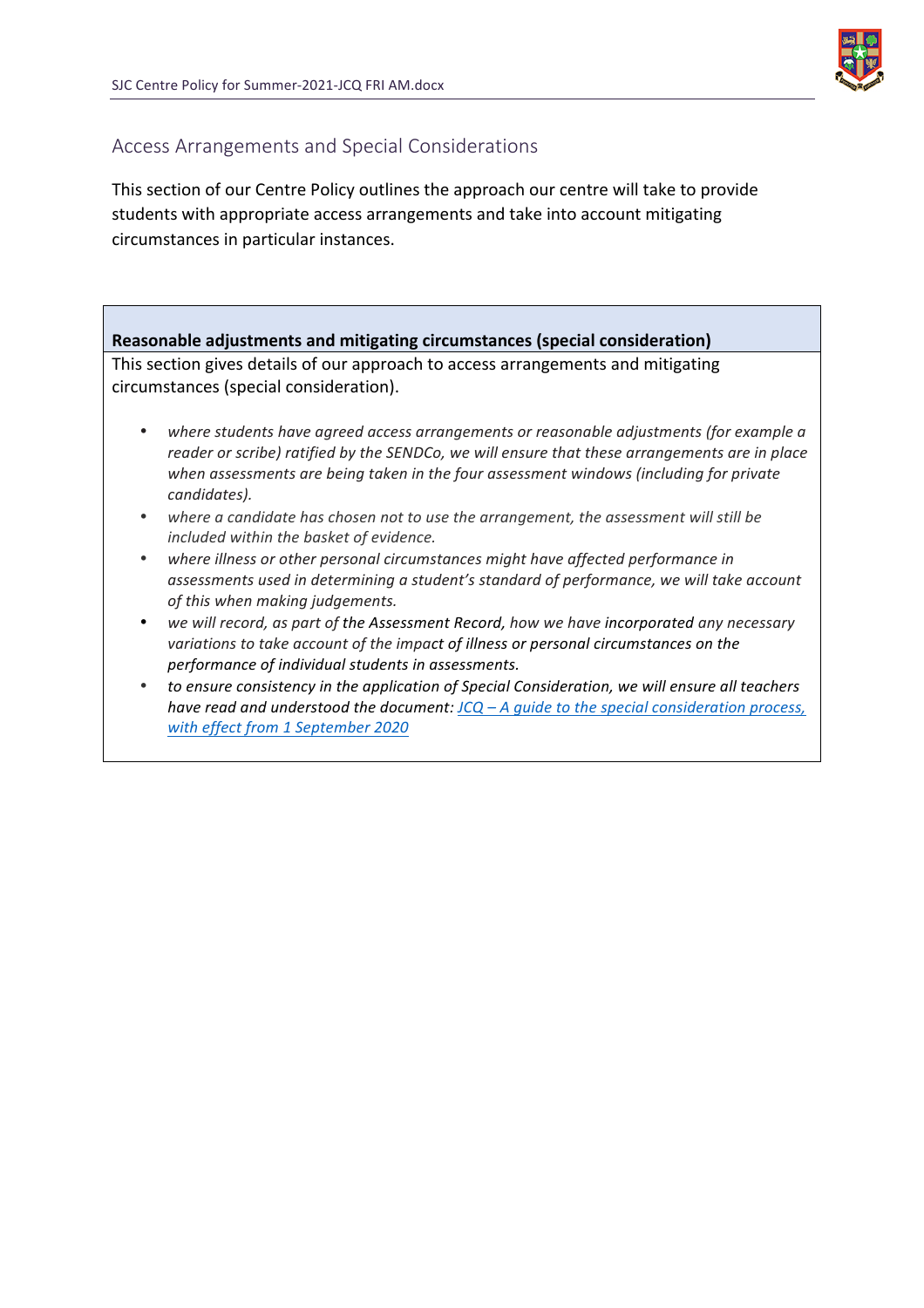

Addressing disruption/differential lost learning (DLL)

#### B. **Addressing Disruption/Differentiated Lost Learning (DLL)**

This section gives details of our approach to address disruption or differentiated lost teaching.

- teachers have been given the attendance information for all candidates.
- teacher assessed grades will be determined based on evidence of the content that has been taught and assessed for each student.
- any student that missed an assessment window will be given the chance to sit the paper, or *an equivalent paper, in controlled conditions.*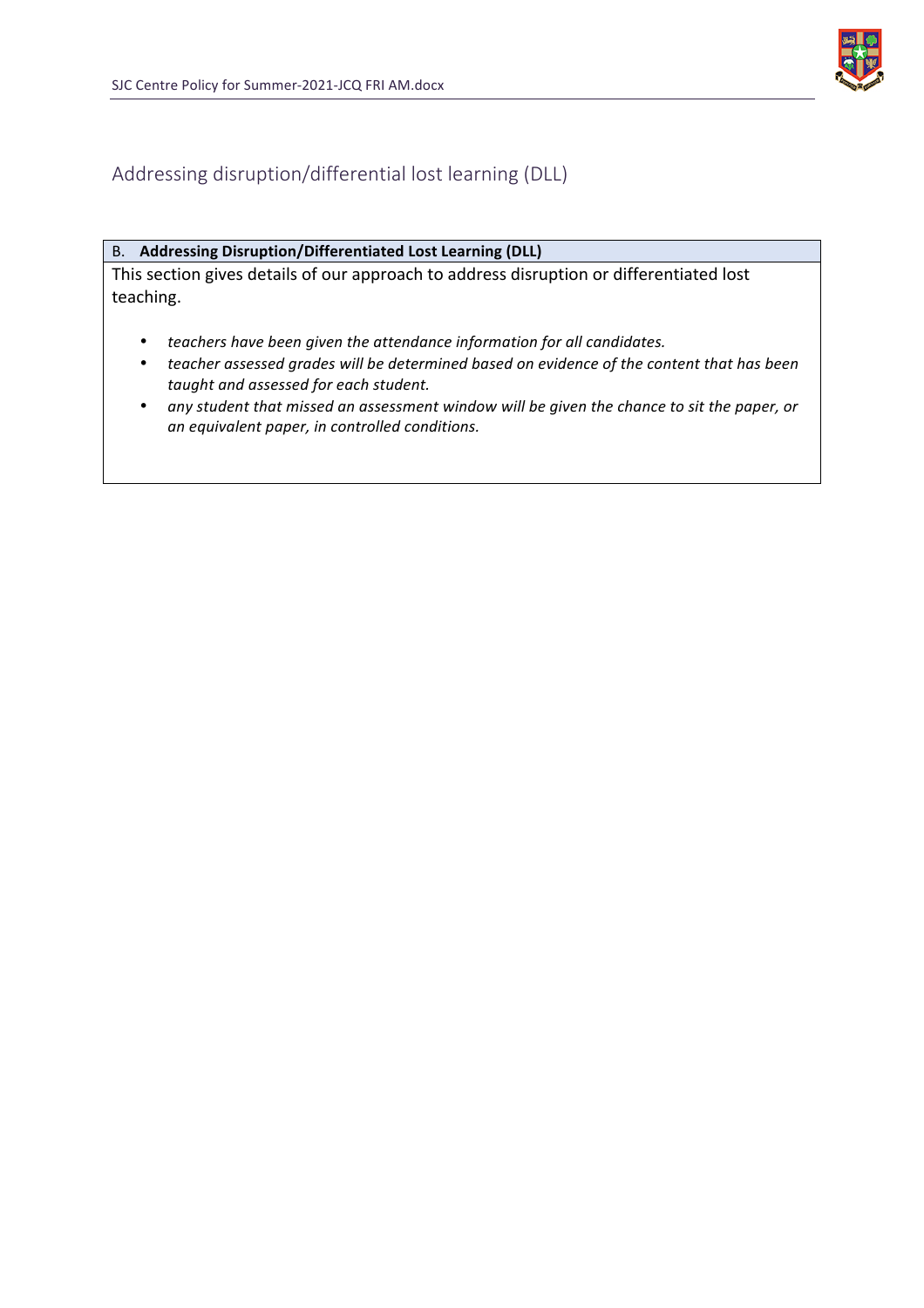

# **Objectivity**

This section of our Centre Policy outlines the arrangements in place to ensure objectivity of decisions.

### **Objectivity**

This section gives a summary of the arrangements in place within our centre in relation to objectivity.

Staff will fulfil their duties and responsibilities in relation to relevant equality and disability *legislation.*

Senior Leaders, Subject Leaders and the Centre will consider:

- sources of unfairness and bias (situations/contexts, difficulty, presentation and format, *language, conditions for assessment, marker preconceptions)*
- *how to minimise bias in questions and marking and hidden forms of bias*
- *bias in teacher assessed grades.*
- *conflicts of interest and ensure that they are monitored at SLT level (e.g. where there are year* 11 or 13 *students* with parents working within school).

To ensure objectivity, all staff involved in determining teacher assessed grades will be made *aware that:*

- the evidence presented should be valued for its own merit as an indication of performance *and attainment.*
- *teacher assessed grades should not be influenced by candidates' positive or challenging personal circumstances, character, behaviour, appearance, socio-economic background, or protected characteristics.*
- unconscious bias can skew judgements and is more likely to occur when quick opinions are *formed.*

*Our internal standardisation process will help to ensure that there are different perspectives* to the quality assurance process.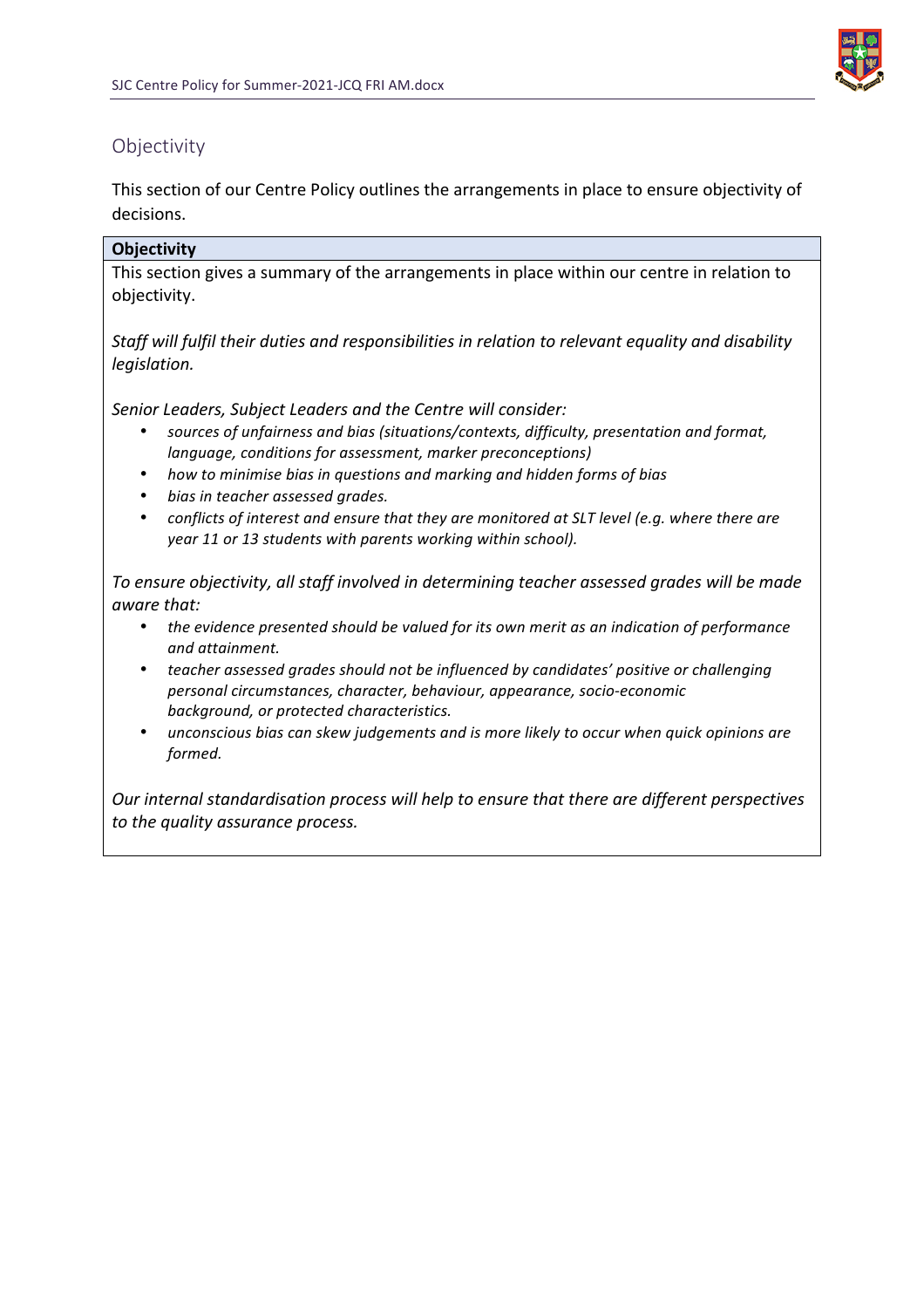

# Recording decisions and retention of evidence and data

This section of our Centre Policy outlines our arrangements to recording decisions and to retaining evidence and data.

| C. Recording Decisions and Retention of Evidence and Data                                                                                                                                                             |
|-----------------------------------------------------------------------------------------------------------------------------------------------------------------------------------------------------------------------|
| This section outlines our approach to recording decisions and retaining evidence and                                                                                                                                  |
| data.                                                                                                                                                                                                                 |
|                                                                                                                                                                                                                       |
| we will ensure that teachers and subject leaders maintain records that show how the<br>٠<br>teacher assessed grades process operated, including the rationale for decisions in relation                               |
| to individual marks/grades.                                                                                                                                                                                           |
| we will ensure that evidence is maintained across a variety of tasks to develop a holistic<br>$\bullet$<br>view of each student's demonstrated knowledge, understanding and skills in the areas of<br>content taught. |
| we will put in place recording requirements for the various stages of the process to ensure<br>$\bullet$<br>the accurate and secure retention of the evidence used to make decisions.                                 |
| we will comply with our obligations regarding data protection legislation.<br>٠                                                                                                                                       |
| we will ensure that the grades accurately reflect the evidence submitted.<br>٠                                                                                                                                        |
| we will ensure that evidence is retained electronically or on paper in a secure centre-based<br>٠<br>system that can be readily shared with our awarding organisation(s).                                             |
| we will protect the school against any potential cyber threat by creating secure backup<br>٠<br>copies of assessment data.                                                                                            |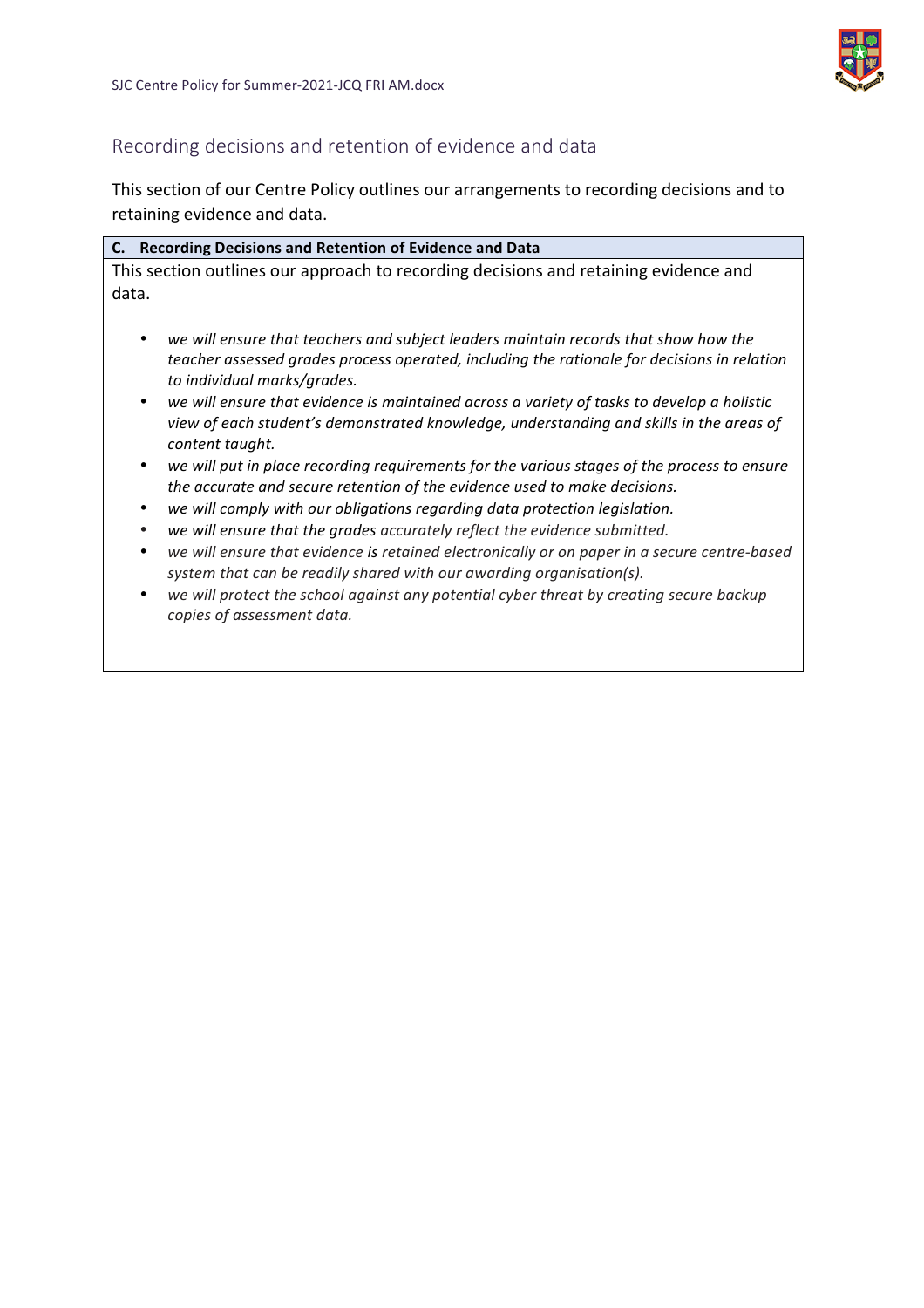

### Authenticating evidence

#### **D.** Authenticating evidence

This section of our Centre Policy details the mechanisms in place to ensure that teachers are confident in the authenticity of evidence, and the process for dealing with cases where evidence is not thought to be authentic.

- *robust mechanisms will be in place to ensure that teachers are confident that work used as evidence is the students'* own and that no inappropriate levels of support have been given to students to complete it, either within the centre or with external tutors. These include:
- − *assessment windows 1-4 are all in controlled conditions*
- − the work produced in controlled conditions in assessment windows 1-4 is more heavily *weighted*
- − *mock exams were held in controlled conditions*
- − *students will sign off all work verifying its origin*
- − staff will sign to verify that they have observed work being produced in assessment *windows 1-4*
- $−$  *private candidates have had to sit assessments in all 4 assessment windows and in controlled conditions*
- *it is understood that awarding organisations will investigate instances where it appears evidence is not authentic. We will follow all quidance provided by awarding organisations to support these determinations of authenticity.*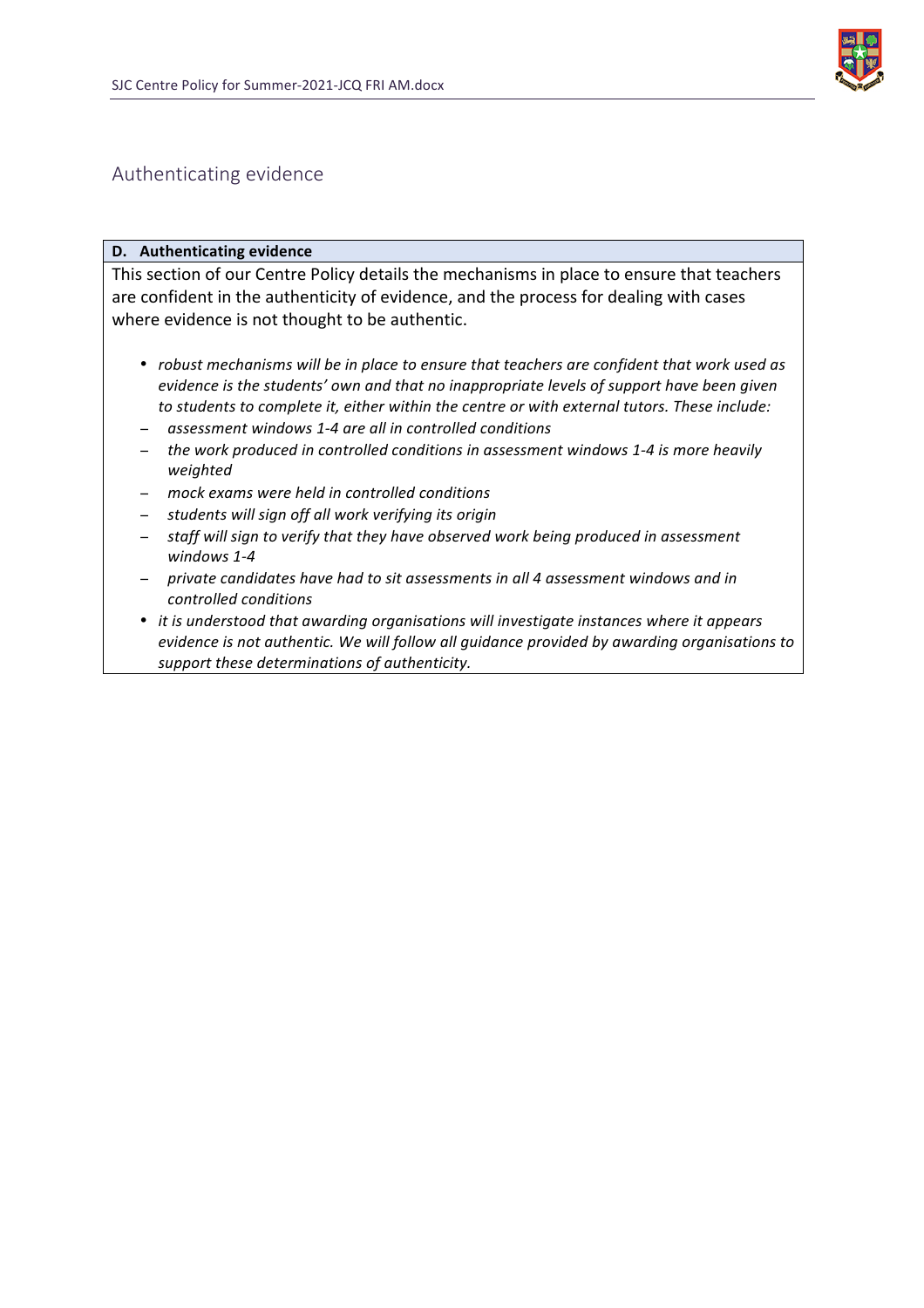

# Confidentiality, malpractice and conflicts of interest

### *Confidentiality*

*This section of our Centre Policy outlines the measures in place to ensure the confidentiality* of the grades our centre determines, and to make students aware of the range of evidence *on which those grades will be based.*

#### **A. Confidentiality**

This section details the measures in place in our centre to maintain the confidentiality of grades, while sharing information regarding the range of evidence on which the grades will be based.

- all staff involved have been made aware of the need to maintain the confidentiality of *teacher assessed grades.*
- all teaching staff have been briefed on the requirement to share details of the range of *evidence on which students' grades will be based, while ensuring that details of the final grades remain confidential.*
- *a* video about the TAGs process was produced and shared with students and parents. *Clarity* on the confidentiality of final grades was given.
- relevant details from this Policy, including requirements around sharing details of evidence and the confidentiality requirements, have been shared with parent/guardians.

### *Malpractice*

This section of our Centre Policy outlines the measures in place to prevent malpractice and other breaches of exam regulations, and to deal with such cases if they occur.

#### **B. Malpractice**

This section details the measures in place in our centre to prevent malpractice and, where *that proves impossible, to handle cases in accordance with awarding organisation requirements.*

- our general centre policies regarding malpractice, maladministration and conflicts of *interest have been reviewed to ensure they address the specific challenges of delivery in Summer 2021.*
- *all staff involved have been made aware of these policies, and have received training in them as necessary.*
- *all* staff involved have been made aware of the specific types of malpractice which may *affect the Summer 2021 series including:*
- o *breaches of internal security;*
- o *deception;*
- o *improper assistance to students;*
- o failure to appropriately authenticate a student's work;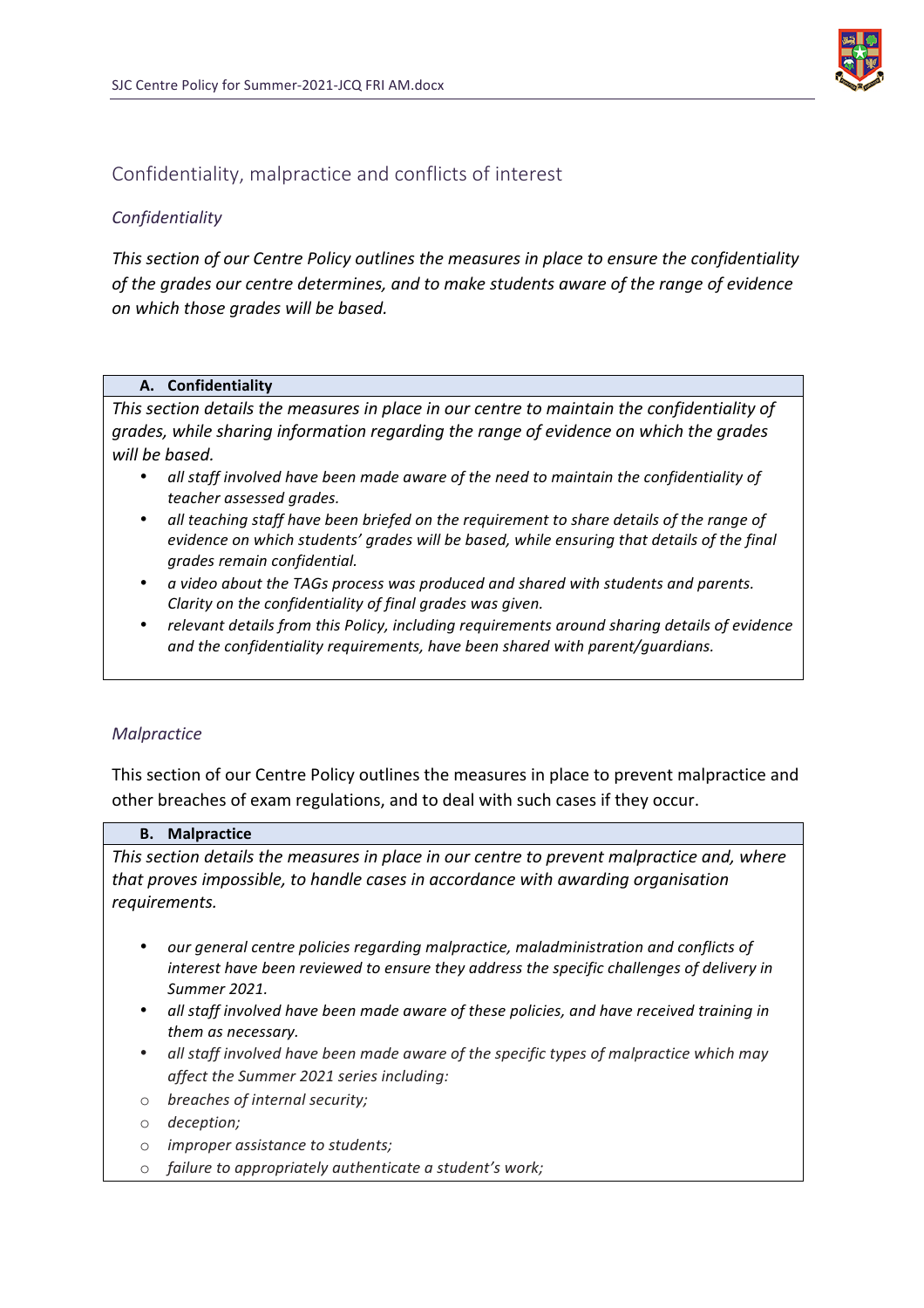

- o *over direction of students in preparation for common assessments;*
- $\circ$  allegations that centres submit grades not supported by evidence that they know to be *inaccurate;*
- $\circ$  centres enter students who were not originally intending to certificate a grade in the *Summer 2021 series;*
- $\circ$  *failure to engage as requested with awarding organisations during the External Quality Assurance and appeal stages; and*
- $\circ$  *failure to keep appropriate records of decisions made and teacher assessed grades.*
- the consequences of malpractice or maladministration as published in the JCQ *guidance: JCQ Suspected Malpractice: Policies and Procedures and including the*  risk of *a* delay to students receiving their grades, up to, and including, removal of *centre status have been outlined to all relevant staff (including grade insecurity* for others within a cohort).

### *Conflicts of Interest*

This section of our Centre Policy outlines the measures in place to address potential conflicts of interest.

### **C. Conflicts of Interest**

This section details our approach to addressing conflicts of interest, and how we will *respond to such allegations.* 

- to protect the integrity of assessments, all staff involved in the determination of grades *must declare any conflict of interest such as relationships with students to our Head of Centre for further consideration.*
- where there may be potential conflicts of interest in this assessment season (e.g. the *children of staff)* they will be recorded and Head of Centre will oversee fairness and the *checking process.*
- appropriate awarding body documentation for conflicts of interest will be completed and *returned.*
- our *Head of Centre will take appropriate action to manage any conflicts of interest arising with centre staff in accordance with the JCQ documents - General Regulations for Approved Centres, 1 September 2020 to 31 August 2021.*
- we will also carefully consider if there is a need to separate duties and personnel to ensure *fairness in later process reviews and appeals.*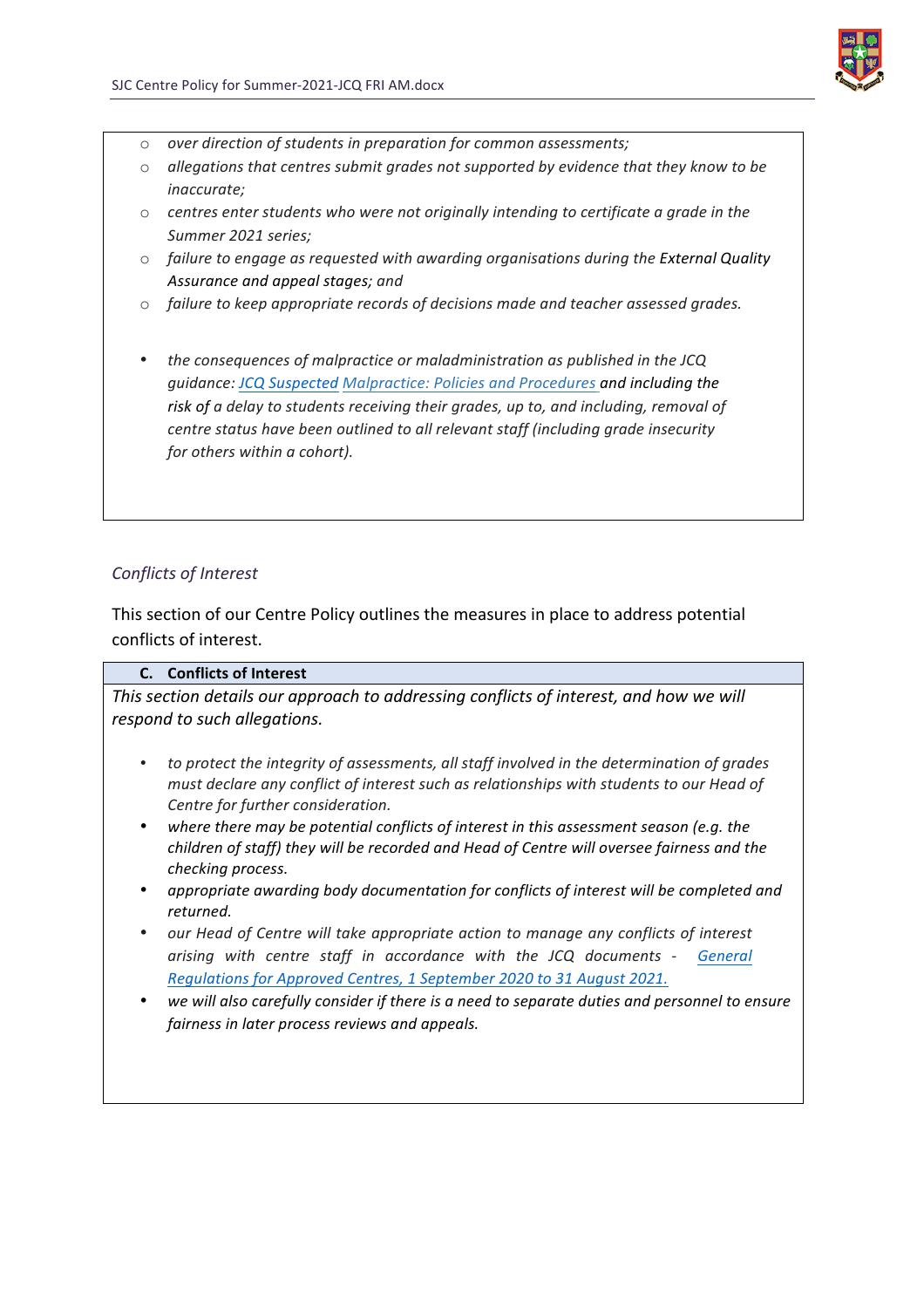

# Private candidates

This section of our Centre Policy outlines our approach to working with Private Candidates to arrive at appropriate grades.

### **A. Private Candidates**

*This section details our approach to providing and quality assuring grades to Private Candidates.* 

- *private candidates have been expected to access all 4 Assessment windows in line with current students.* A grade will be generated using the same approach as for our current *students, as far as possible.*
- where it has been necessary to utilise different approaches, the JCQ Guidance on Private *Candidates has been followed and any divergences from our approach for internal candidates have been recorded on the appropriate class/student documentation.*
- access arrangements for private candidates will be facilitated in all cases.
- our arrangements for assessing Private Candidates to arrive at appropriate grades are *identical to the approaches utilised for internal candidates.*
- *in undertaking the review of cohort grades in conjunction with our centre results profiles from previous examined years, the grades determined by our centre for Private Candidates have been excluded from our analysis.*

# External Quality Assurance

This section of our Centre Policy outlines the arrangements in place to comply with awarding organisation arrangements for External Quality Assurance of teacher assessed grades in a timely and effective way.

### **A. External Quality Assurance**

This section outlines the arrangements we have in place to ensure the relevant documentation and assessment evidence can be provided in a timely manner for the purposes of External Quality Assurance sampling, and that staff can be made available to *respond to enquiries.* 

- *all staff involved have been made aware of the awarding organisation requirements for*  **External Quality Assurance as set out in the JCQ Guidance.**
- *all necessary records of decision-making in relation to determining grades have been* properly kept and can be made available for review as required.
- *all student evidence on which decisions regarding the determination of grades has been*  retained (from 24th March) and can be made available for review as required.
- *instances where student evidence used to decide teacher assessed grades is not available, for example where the material has previously been returned to students and cannot now*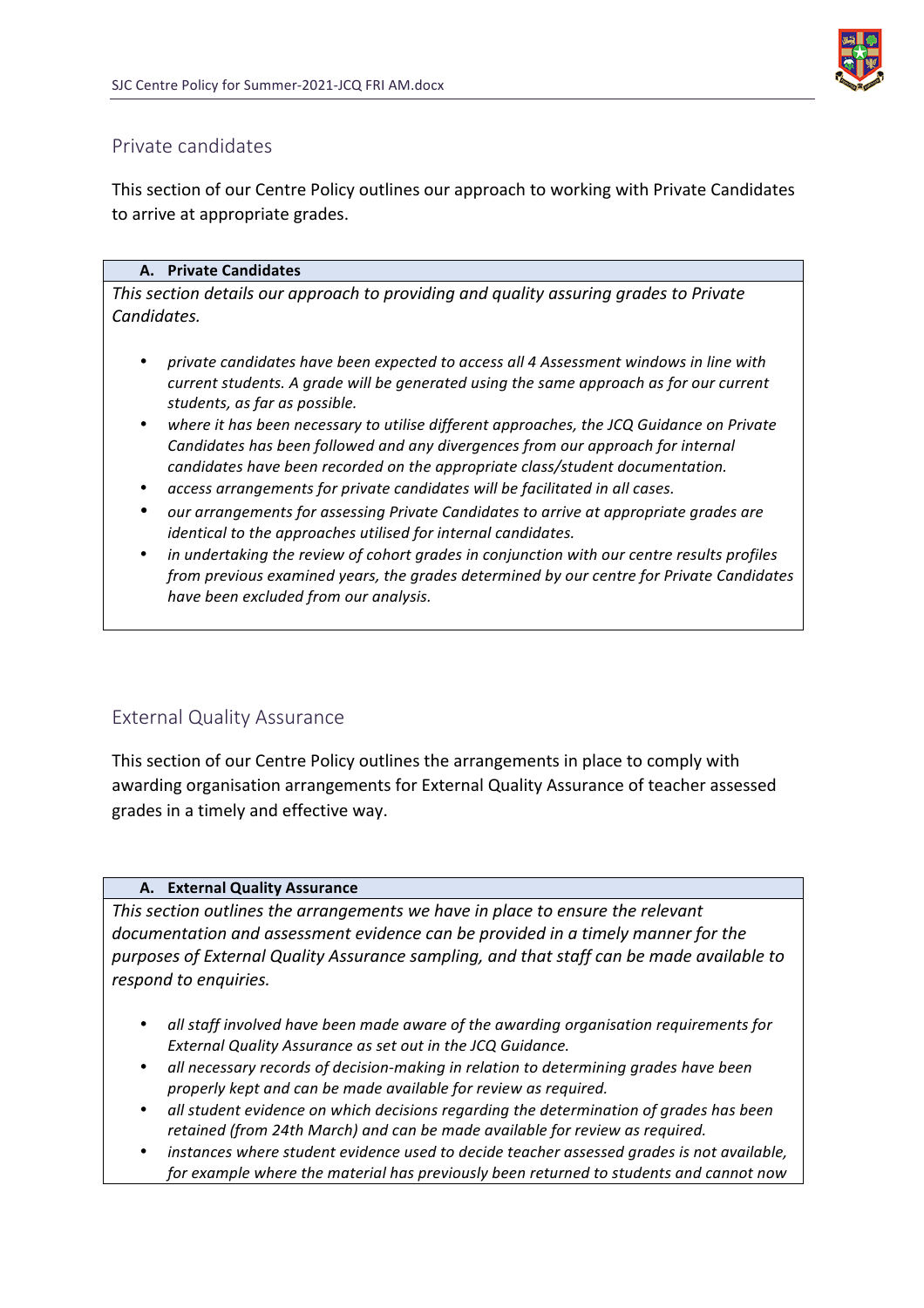

be retrieved, will be clearly recorded on the appropriate documentation.

- *all staff involved have been briefed on the possibility of interaction with awarding organisations during the different stages of the External Quality Assurance process and can respond promptly and fully to enquiries, including attendance at Virtual Visits should* this prove necessary.
- arrangements are in place to respond fully and promptly to any additional requirements/reviews that may be identified as a result of the External Quality Assurance *process.*
- staff have been made aware that a failure to respond fully and effectively to such additional requirements may result in further action by the awarding organisations, including the withholding of results.

### Results

This section of our Centre Policy outlines our approach to the receipt and issue of results to students and the provision of necessary advice and guidance.

#### **A. Results**

*This section details our approach to the issue of results to students and the provision of advice and guidance.*

- all staff involved have been made aware of the specific arrangements for the issue of *results in Summer 2021, including the issuing of A/AS and GCSE results in the same week.*
- *arrangements will be made to ensure the necessary staffing, including exams office and*  support staff, to enable the efficient receipt and release of results to our students.
- arrangements will be in place for the provision of all necessary advice, guidance and support, including pastoral support, to students on receipt of their results.
- such guidance will include advice on the appeals process in place in 2021 (see below).
- appropriate staff will be available to respond promptly to any requests for information *from awarding organisations, for example regarding missing or incomplete results, to enable such issues to be swiftly resolved.*
- a designated email address will be used for the specific purposes of review enquiries and *appeals.*
- parents/guardians have been made aware of arrangements for results days.
- exam office opening times for post-results services will be made available for students and *parents.*